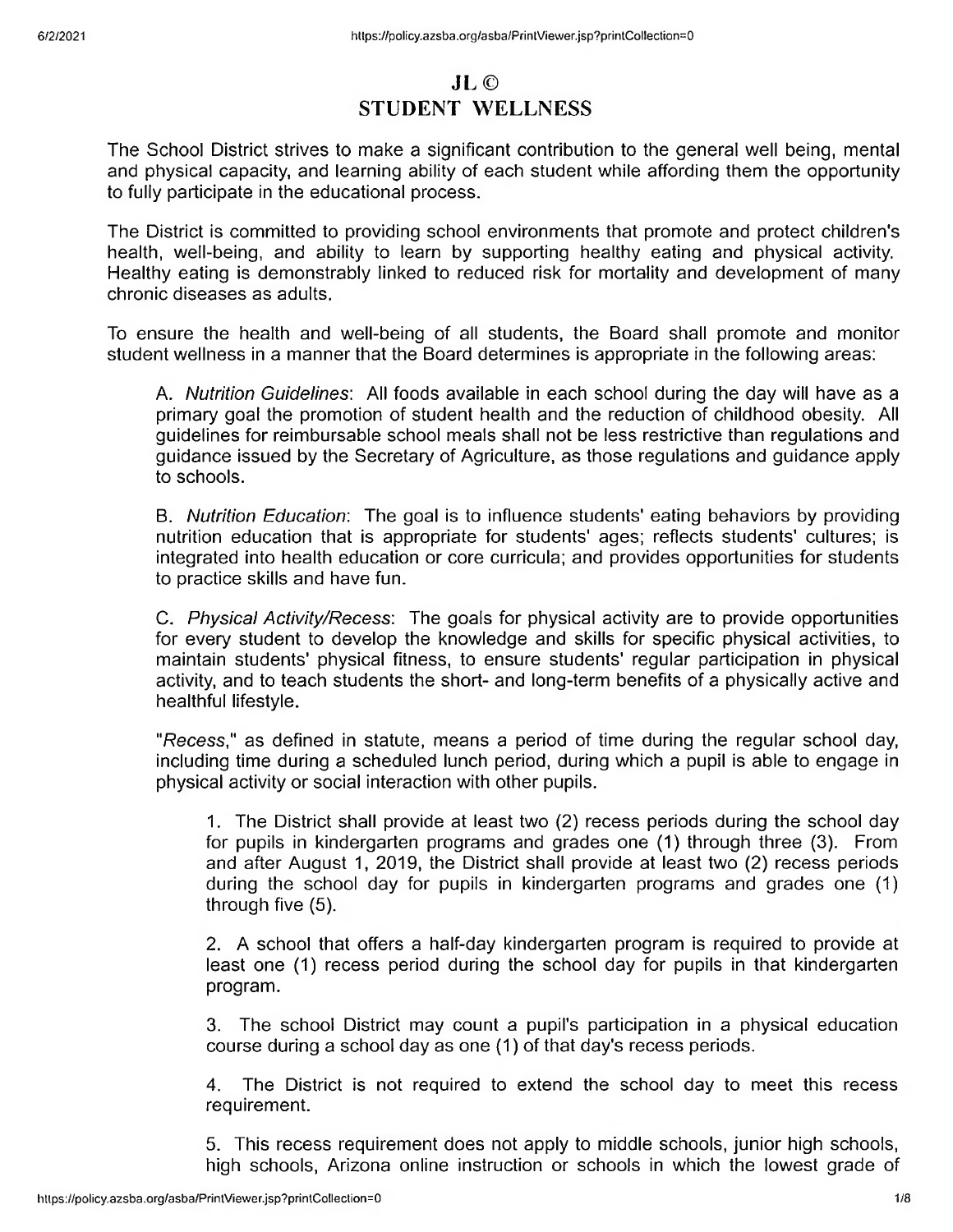instruction offered is grade five (5).

D. *Sunscreen:* The goal is to emphasize skin health and promote the application of sunscreen products and to inform students that a student who attends school in this District may possess and use a topical sunscreen product while on school property or at a school-sponsored event without a note or prescription from a licensed health care professional.

E. *Other School-Based Activities:* The goal is to create a total school environment that is conducive to healthy eating and physical activity.

F. *Evaluation/lmplementation:* A primary goal will be to regularly (at least annually) evaluate the effectiveness of this policy in promoting healthy eating and changing the program as appropriate to increase its effectiveness. Such evaluation will be measureable. The results of each evaluation, including the extent to which schools are in compliance with District policy, the extent to which the District policy complies with federal regulations, and a description/summary of the progress made in attaining the goals of the District, shall be made available to the public. Physical education teachers and school health professionals shall have an opportunity to participate in the evaluation and implementation of this policy.

G. *Parent, Community and Staff Involvement:* A primary goal will be to engage family members, students, and representatives of the school food authority, the Governing Board, school administrators, and the public in development and regular review of this school policy.

The Superintendent is directed to develop administrative regulations to implement this policy, including such provisions as may be necessary to address all food and beverages sold and/or served to students at school (i.e., competitive foods, snacks and beverages sold from vending machines, school stores, after-school programs, and funding-raising activities and refreshments that are made available at school parties, celebrations and meetings), including provisions for staff development, family and community involvement and program evaluation. The Superintendent shall institute and clearly communicate a meal charge policy to all District households and District staff responsible for policy enforcement that is consistent with aspects of the Healthy Hunger-Free Kids Act of 2010 applicable to the District. Regulations and exhibits created for the purpose of implementing this policy shall be considered, in effect, to be an extension of this policy subject to Governing Board review.

Adopted: August 14, 2018

LEGAL REF.: A.R.S. **15-118** 15-158 15-242 42 U. S. C. 1751 *et seq.* (National School Lunch Act) 42 U. S. C. 1771 *et seq.* (Child Nutrition Act) CROSS REF.: ABA - Community Involvement in Education ABAA - Parental Involvement **BBA** - Board Powers and Responsibilities EF - Food Services **EFDA** - Collection of Money/Food Tickets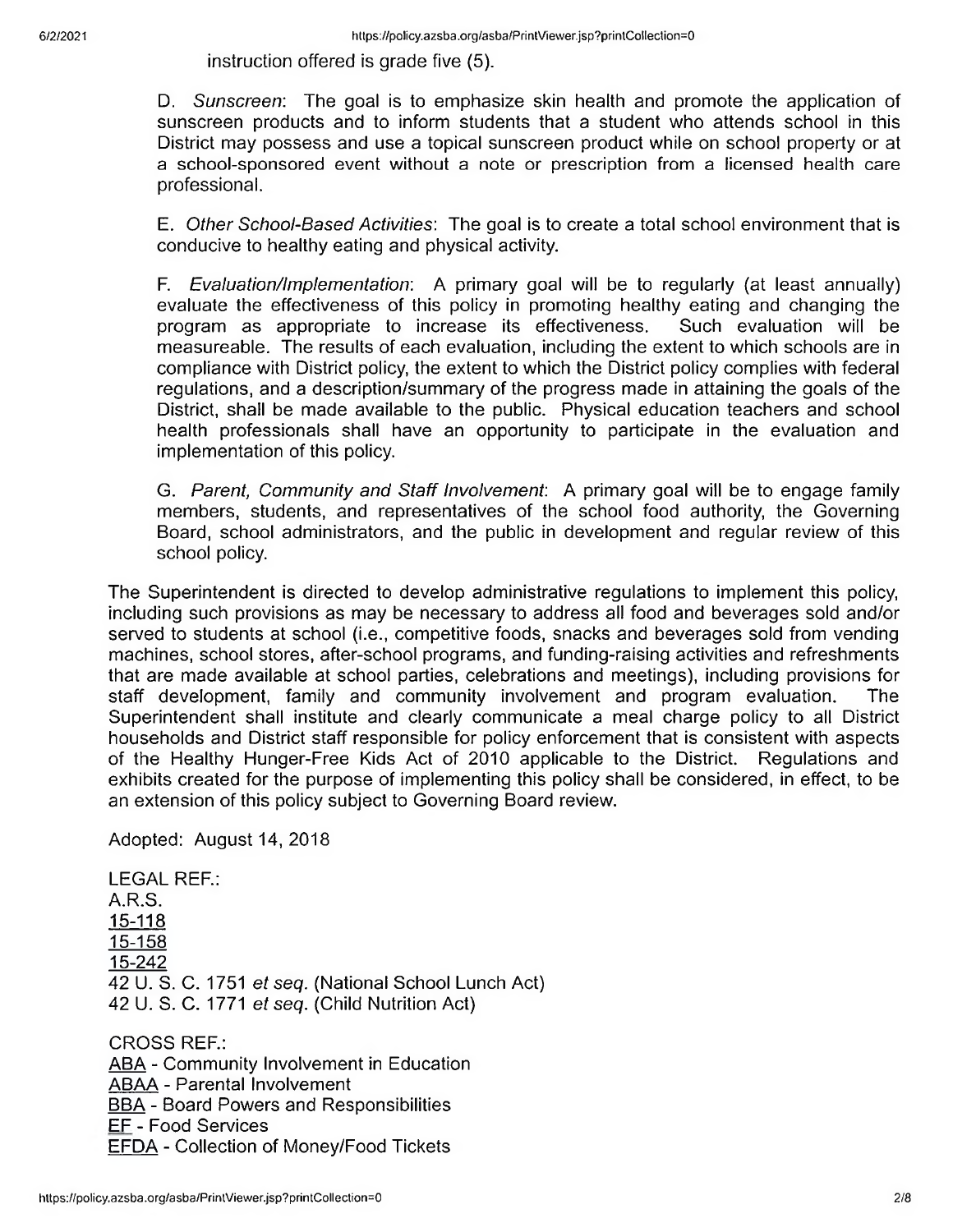EFE - Competitive Food Sales/Vending Machines

**IA** - Instructional Goals and Objectives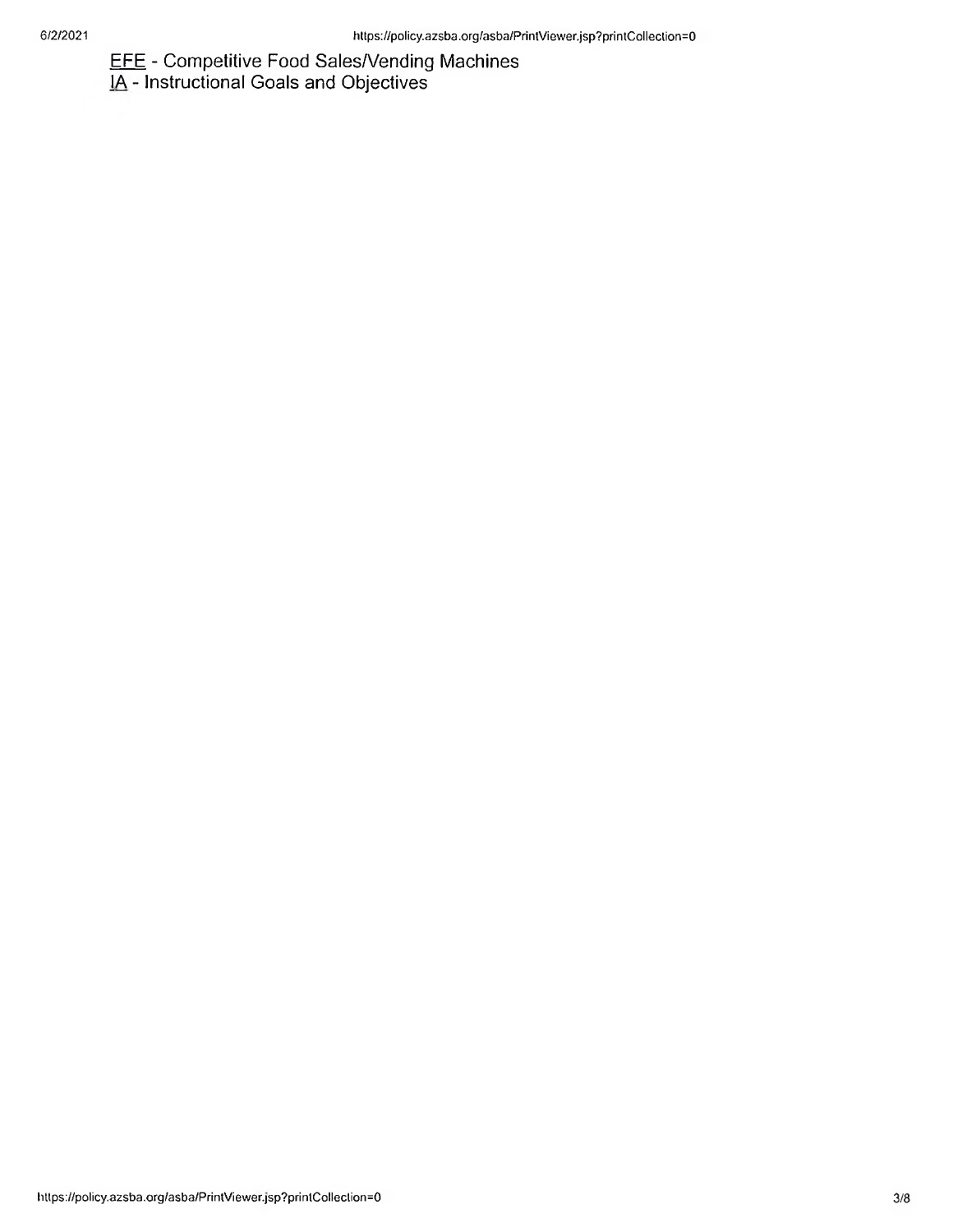# **JL-RA©**

REGULATION

# **STUDENT WELLNESS**

An annual report shall be made to the Board on the District's compliance with law and policies related to student wellness. The report may include but not be limited to:

A. Evaluation of the food services program.

B. Recommendations for policy and/or program revisions.

C. Review of all foods and beverages sold in schools for compliance with established nutrition guidelines.

D. Assessment of school environment regarding student wellness issues.

E. Listing activities and programs conducted to promote nutrition and physical activity.

F. Providing feedback received from District staff, students, parents/ guardians, and community members.

In accordance with the National School Lunch Act (42 U. S. C. 1751 *et seq.)* and the Child Nutrition Act (42 U.S.C. 1771 *et seq.),* as amended, an assurance that District guidelines for reimbursable meals are not less restrictive than regulations and guidelines issued for schools in accordance with federal law shall be provided annually. The Superintendent shall receive assurances from all appropriate administrators and supervisors prior to making the annual Board report.

### **Nutrition Education**

Nutrition education shall focus on students' eating behaviors, be based on theories and methods proven effective by research and be consistent with state and local District health education standards. Nutrition education at all levels of the curriculum shall include, but not be limited to, the following essential components designed to help students learn:

A. Age-appropriate nutritional knowledge, including the benefits of healthy eating, essential nutrients, nutritional deficiencies, principles of healthy weight management, the use and misuse of dietary supplements, safe food preparation, handling and storage and cultural diversity related to food and eating;

B. Age-appropriate nutrition-related skills, including, but not limited to, planning a healthy meal, understanding and using food labels and critically evaluating nutrition information, misinformation and commercial food advertising; and

C. How to assess one's personal eating habits, set goals for improvement and achieve those goals.

In order to reinforce and support nutrition education efforts, the guidelines will ensure that:

A. Nutrition instruction provides sequential, comprehensive health education in accordance with the Arizona Department of Education curriculum regulations and academic standards;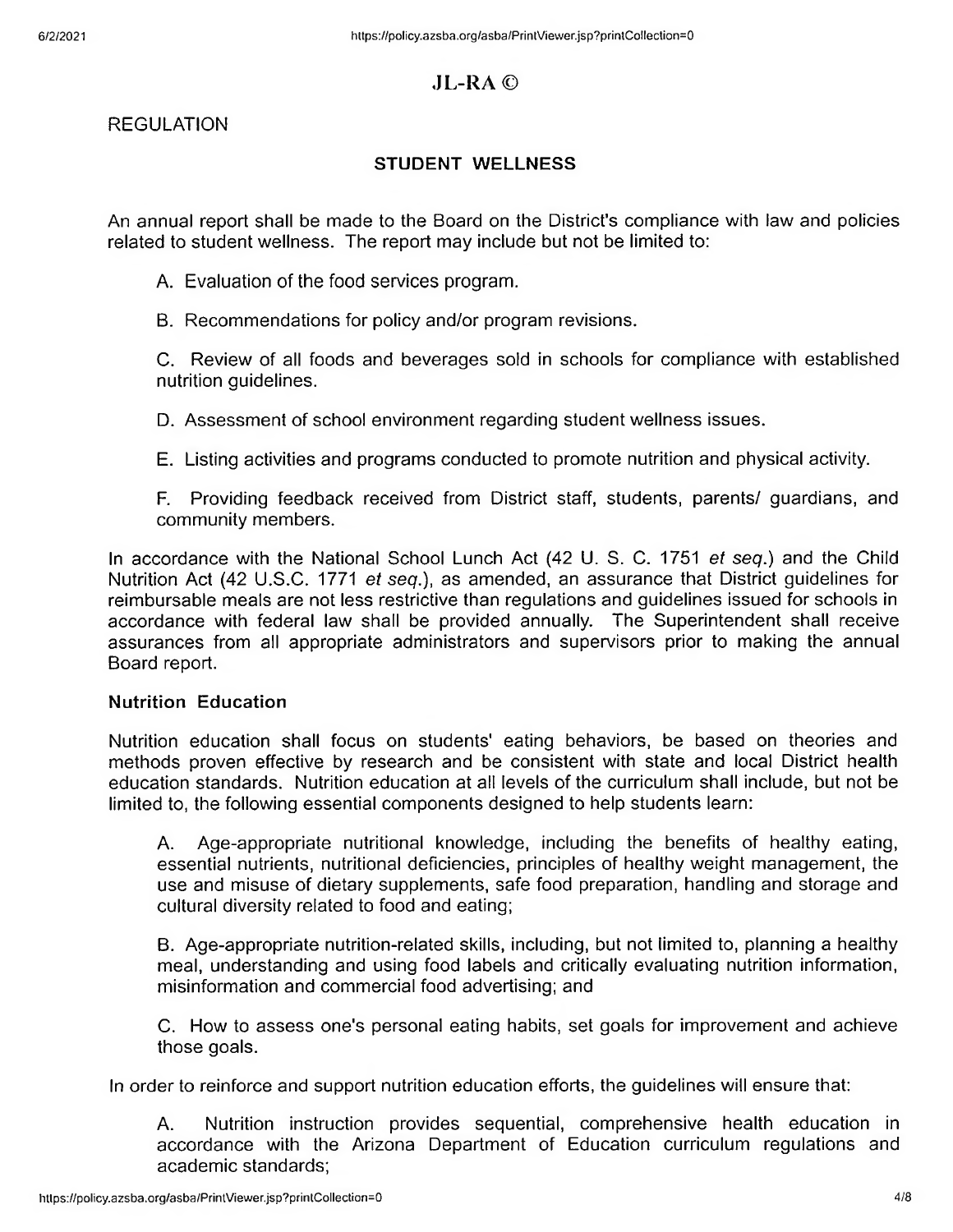B. Cooperation with agencies and community organizations is encouraged to provide opportunities for appropriate student projects related to nutrition;

C. Consistent nutrition messages are disseminated from the District throughout the schools, communities, homes and media; and

D. Nutrition education is extended beyond the school environment by engaging and involving families and community.

### **Nutrition Guidelines and Food Services Operations**

All foods and beverages made available on a school campus serving any configuration of prekindergarten (PK) through eighth (8th) grade during the normal school day are to be consistent with the Arizona Nutrition Standards. Guidelines for reimbursable school meals shall not be less restrictive than regulations and guidance issued by the Secretary of Agriculture pursuant to law. The District will create procedures that address all foods (including Foods of Minimal Nutritional Value and Competitive Food Sales) available to students throughout the school day in the following areas:

- A. National School Lunch Program and School Breakfast Program Meals.
- B. A la carte offerings in the food service program.
- C. Vending machines and school stores.
- D. Classroom parties, celebrations, fund-raisers, rewards and school events.
- E. Snacks served in after-school programs.

In keeping with the District's nutrition program goals, only food prepared or obtained by the District's food services program should be served. This includes classroom reward or incentive programs involving food items as well as foods and beverages offered or sold at schoolsponsored events during the regular school day. Approval is required to ensure that the foods served meet the requirements of the District's nutrition policy and regulation (i.e., all foods served fit in a healthy diet and contribute to the development of lifelong healthy eating habits for the District's students).

A.R.S. 36-136 provides an exemption from rules promulgated by the Director of the Department of Health Services for a whole fruit or vegetable grown in a public school garden that is washed and cut on-site for immediate consumption.

## **Physical Activity/Recess**

District schools shall strive to provide opportunities for developmentally appropriate physical activity during the school day for all students.

Recess shall be required and provided as described in Policy JL and in Regulation JL-RB.

#### **Other School-Based Activities**

The goal for other school-based activities is to ensure whole-school integration with the wellness program. The District will achieve the goal by addressing elements that include, but are not limited to, school meal times, dining environment, food as an incentive, marketing and advertising, skin cancer prevention and sun safety, staff wellness, and staff development and training.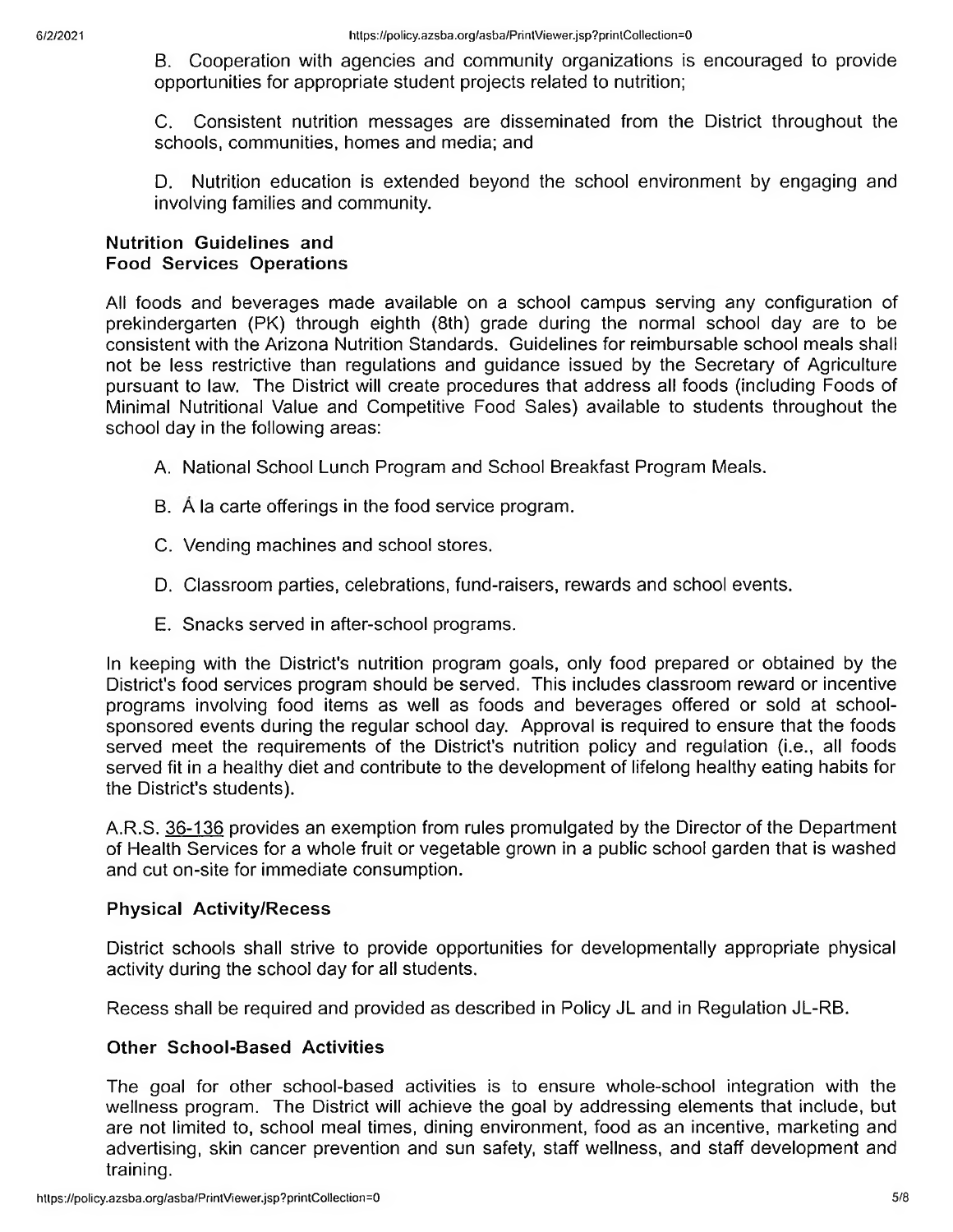## **Program Evaluation**

In each school, the principal will ensure compliance with established District-wide student wellness goals and will report on the school's compliance to the Superintendent.

The District, and individual schools within the District, will, as necessary, revise the policy and develop action plans to facilitate their implementation.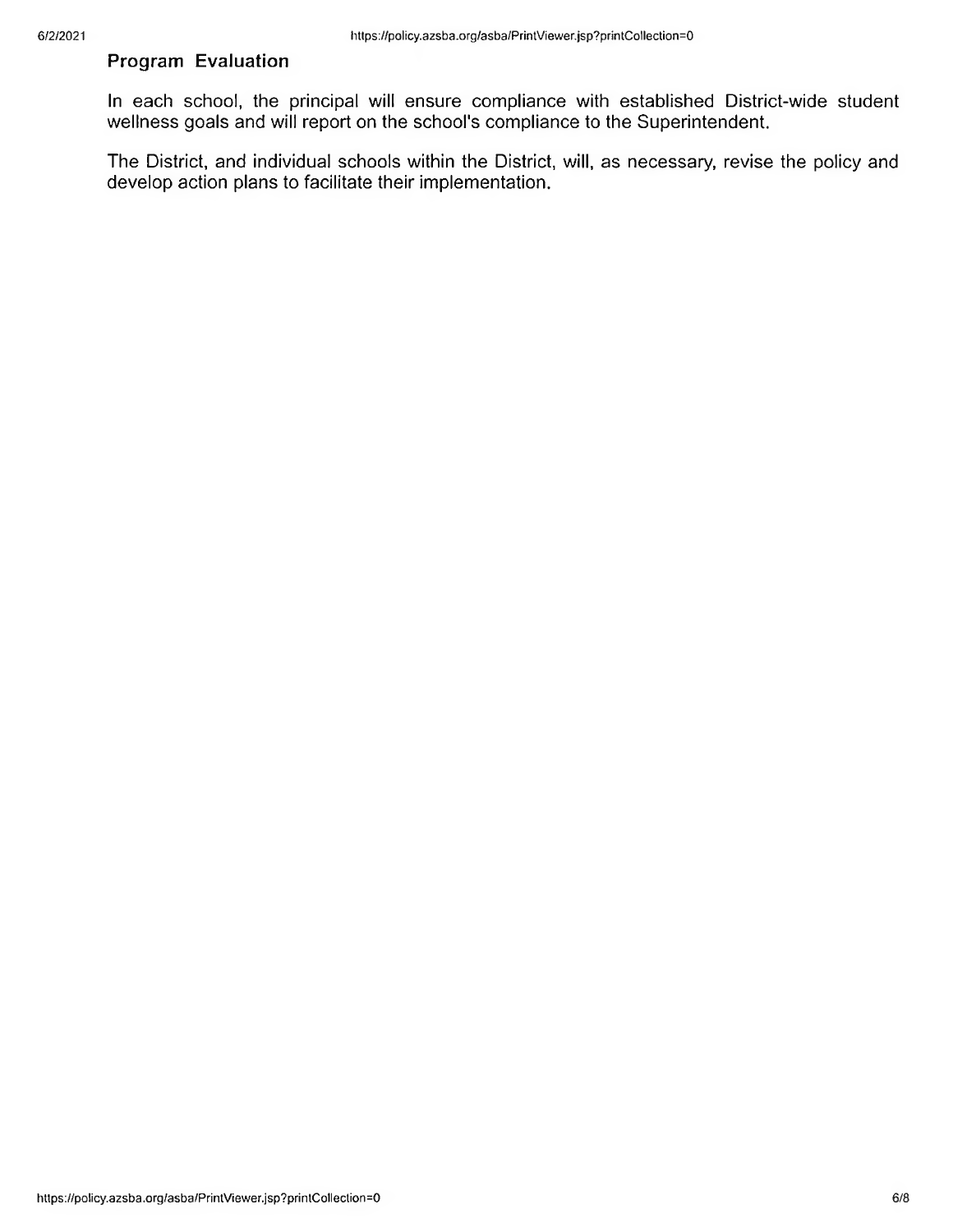# **JL-RB ©**

REGULATION

#### **STUDENT WELLNESS**

#### **Physical Activity Goals**

The primary goal for the District's physical activity component is to provide opportunities for every student to develop the knowledge and skills for specific physical activities, maintain physical fitness, regularly participate in physical activity, and understand the short- and longterm benefits of a physically active and healthy lifestyle.

A comprehensive physical activity program encompasses a variety of opportunities for students to be physically active, including physical education, recess, walk-to-school programs, afterschool physical activity programs, health education that includes physical activity as a main component, and physical activity breaks within regular classrooms.

*Physical activity (time, frequency, and/or intensity):* Schools will ensure that students are moderately to vigorously active at least fifty percent (50%) of the time while participating in physical education classes.

*Physical activity outside of physical education/Recess:* Schools may offer after-school intramural programs and/or physical activity clubs that meet the needs and interests of all students, including those who are not athletically involved or those with special health care needs.

Recess shall be required and provided as follows:

A. Two (2) recess periods during the school day for pupils in kindergarten (K) and grades one (1) through three (3).

B. On August 1, 2019, this recess requirement of two (2) recess periods during the school day is extended to grades four (4) and five (5).

C. Half-day kindergarten pupils are to receive one (1) recess period during the school day.

D. Participation in a physical education course during a school day may count as one of the day's recess periods.

E. Extension of the school day is not required to meet the recess requirement.

F. This recess requirement does not apply to middle schools, junior high schools, high schools, Arizona online instruction or schools in which the lowest grade of instruction offered is grade five (5).

G. For the purposes of this section, *"recess"* means a period of time during the regular school day, including time during a scheduled lunch period, during which a pupil is able to engage in physical activity or social interaction with other pupils.

*Walking or biking to school to promote physical activity:* The District shall annually review safe routes for students who walk or bike to school.